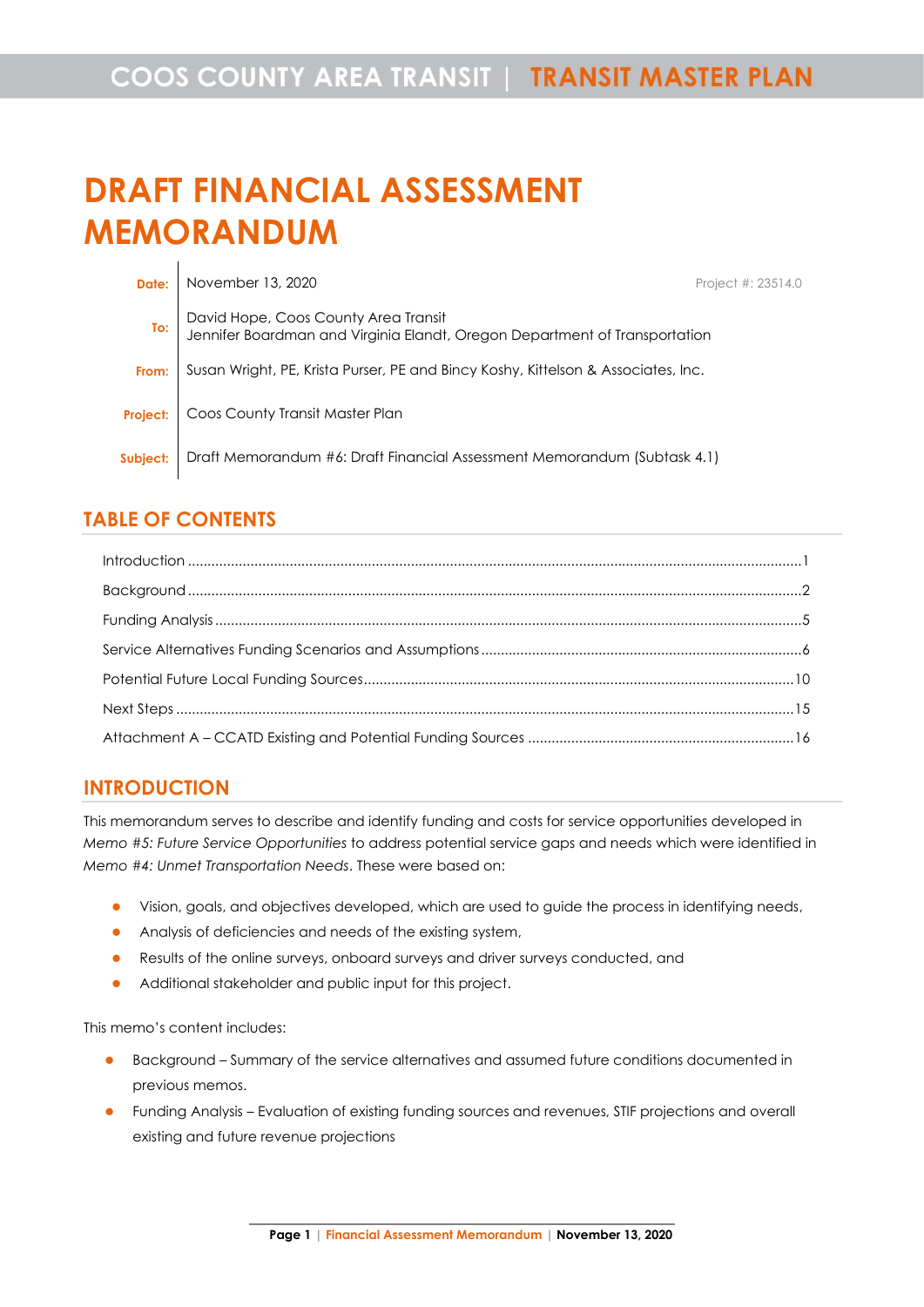- ⚫ Service Alternatives Funding Scenarios and Assumptions Calculation and evaluation of short-term, midterm and long-term costs of the future service opportunities developed for existing and new Coos County Area Transit (CCAT) transit lines
- Potential Future Local Funding Sources Calculation and projection of growth of the property tax (0.02%) and employer-based payroll tax (0.1%) for the 20-year plan horizon and assessment of future funding scenarios which involves inclusion of property tax only (scenario 1), inclusion of employer-based payroll tax only (scenario 2) and inclusion of both property tax and employer-based payroll tax (scenario 3)
- ⚫ Attachment A CCATD Existing and Potential Funding Sources Existing funding sources including federal grants, state funding and local funding sources and potential additional local funding sources such as local taxes and fees (property tax, payroll tax) to aid with Coos County Area Transit (CCAT) funding for service alternatives and fleet.

# <span id="page-1-0"></span>**BACKGROUND**

This section summarizes findings from *Memo #5: Future Service Opportunities* that affect the evaluation of costs and funding of alternatives.

# **SHORT-TERM AND LONG-TERM SERVICE ALTERNATIVES**

Figure 1 illustrates the recommended and new routes (short-term) in Coos County as recommended in *Memo #5: Future Service Opportunities*. As shown, all routes will be operated as a deviated fixed-route service open to the general public, as opposed to restricted to people with disabilities and/or older adults.

In the long-term, CCAT will assess performance and determine if any changes to the service model or route should be implemented. Planned long-term changes include:

- **•** Service increases on the Highway 42 route, which would improve service for trips from Bay Area communities to Coquille and Myrtle Point. A Roseburg-based second bus on the Highway 42 route serving same-day round-trips from Roseburg, but also serving same-day round trips from Myrtle Point and Coquille to the Bay Area.
- ⚫ Expand days of operation of Florence Route to provide service every weekday between Lakeside and the Bay area for employment and education purposes (early morning south bound). This trip extended north will benefit Reedsport residents who work or study Bay area or wish to travel to Roseburg.
- Additional service coverage in the Bay Area.
- ⚫ Increased hours of service and frequencies in the Bay Area.

Specific long-term changes are proposed for each route as detailed in *Memorandum #5: Future Service Opportunities.*

# **CAPITAL ALTERNATIVES AND TECHNOLOGY**

Fleet findings are as follows:

- CCAT has a fleet of 21 vehicles
- **•** Three vehicles were acquired in 2019 and have logged approximately 5,500 miles or fewer
- 13 buses have exceeded their Expected Useful Life (EUL) and are eligible for replacement in FY 20/21; 2 are eligible for replacement in FY 23/24. No buses will exceed their EUL in FY 21/22, FY 22/23 or FY 24/25.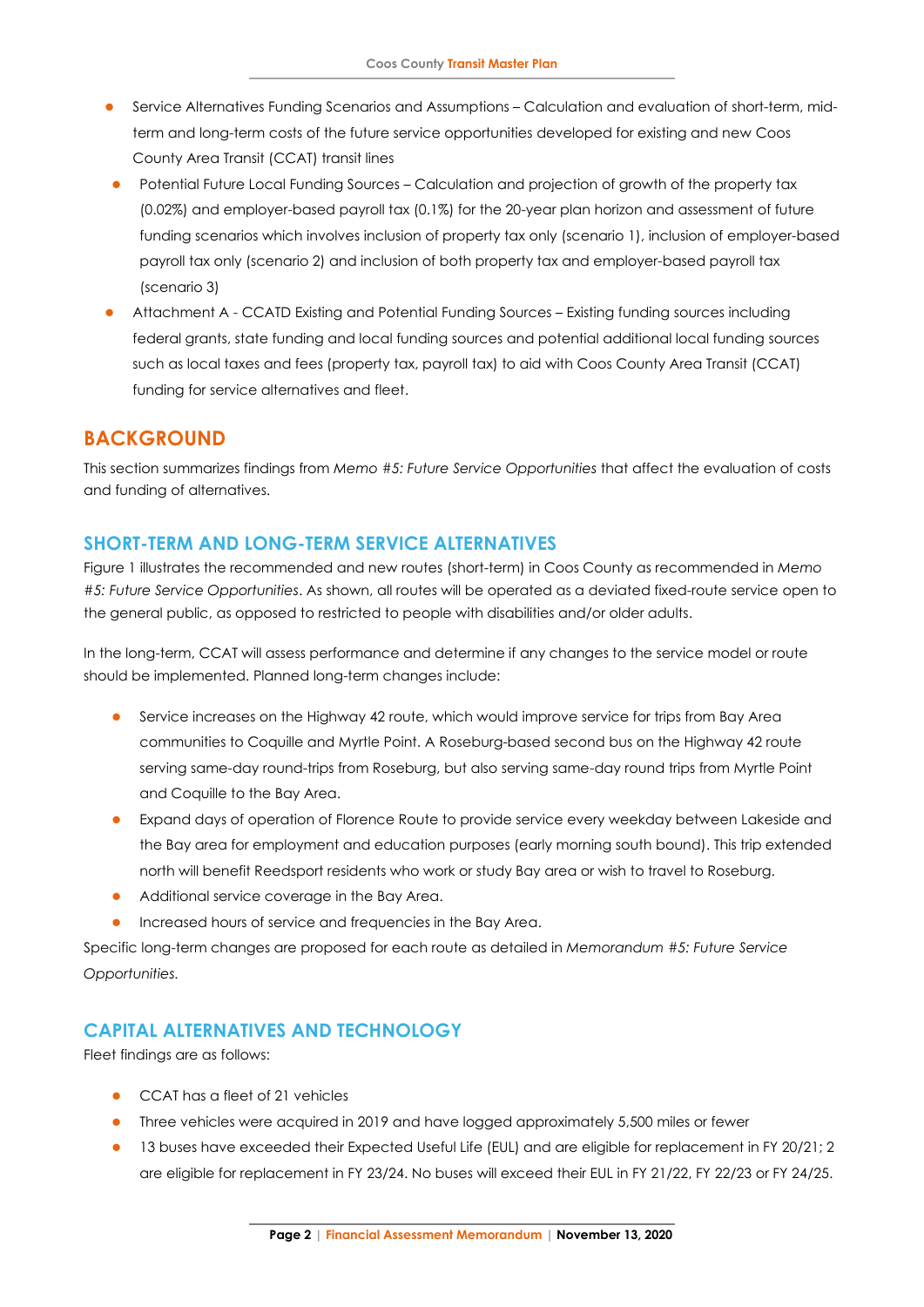- ⚫ It is recommended that CCAT maintain an average fleet age that is less than half the vehicles' average life span of the vehicles.
- ⚫ Capital costs are expected to be \$125,000 per 22-foot bus, based on the American Public Transportation Association (APTA)'s *2020 Public Transportation Vehicle Database*.
- ⚫ It is recommended that CCAT purchase low-floor buses for all deviated and fixed routes that are able to accommodate low-floor buses as routes with steep grades and stops, where it is difficult to maintain an ADA-compliant slope on the ramp, are best served by buses with lift systems to accommodate passengers with disabilities.
- <span id="page-2-0"></span>⚫ Approximately 80-90% of these costs may be funded by state and federal grants; however, 10-20% of the costs should be budgeted for grant match funds. Based on these cost calculations, approximately \$375,000 should be budgeted over the next five years for local match for replacing buses, or \$75,000 per year from FY 20/21 to FY 24/25.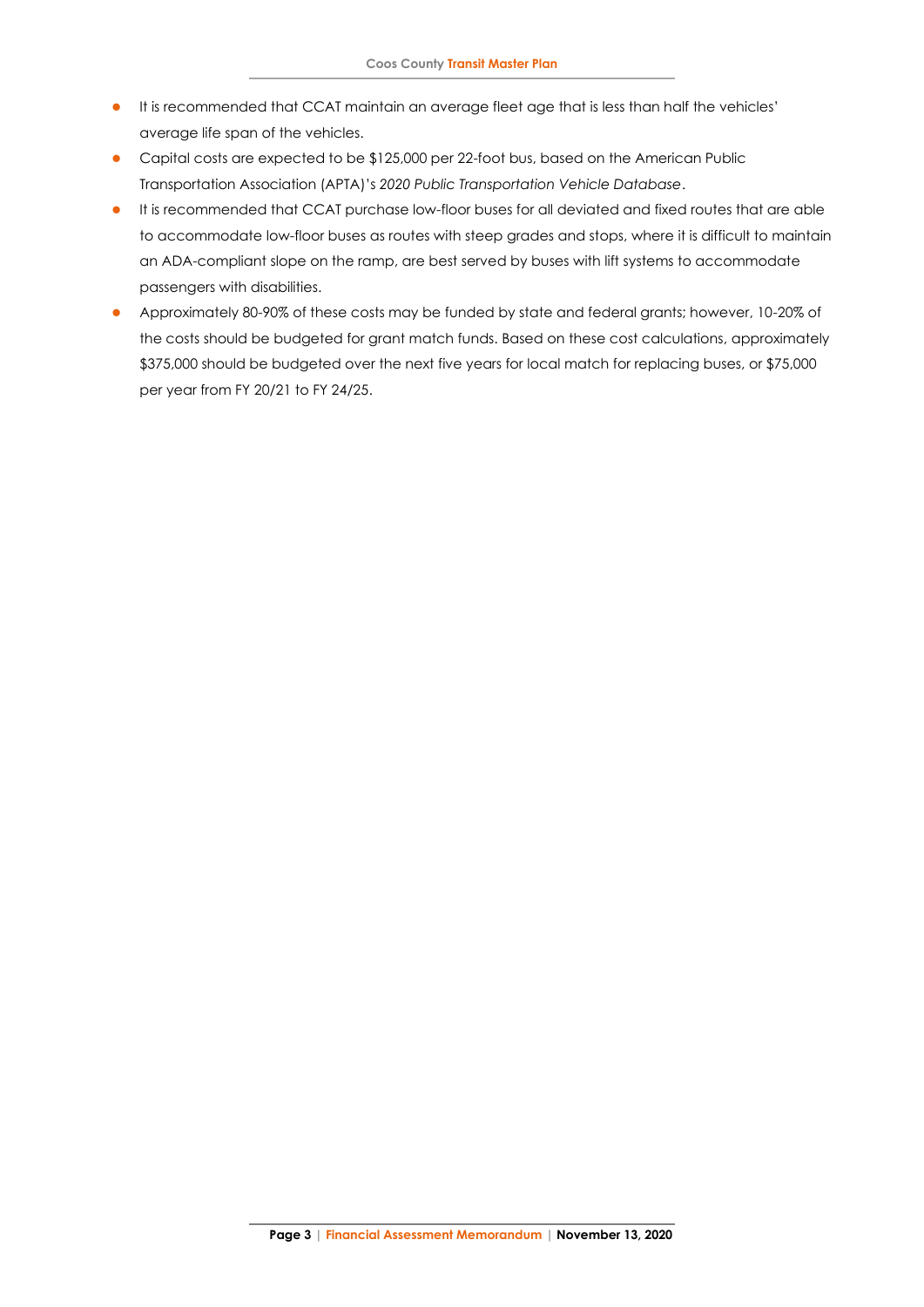

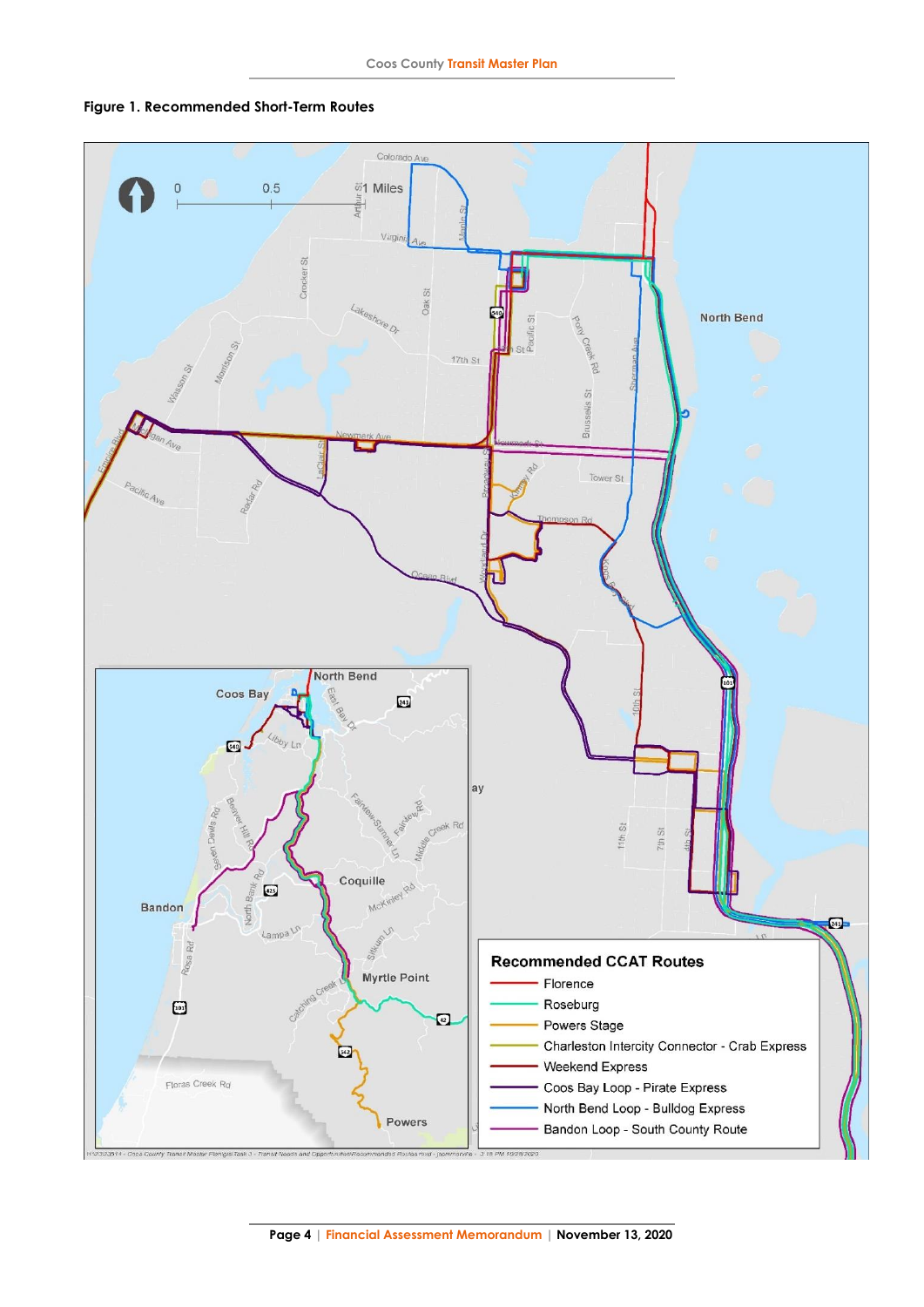# **FUNDING ANALYSIS**

This section describes existing funding sources, potential future funding sources and projections of annual revenues. CCAT's fiscal year 2020-2021 approved revenue budget for total operations is \$2.7 million including \$737,000 from the new Statewide Transportation Improvement Fund (STIF).

## **EXISTING FUNDING SOURCE ASSUMPTIONS**

As discussed in *Memo #1: Existing Conditions*, CCAT currently has a mix of revenue sources including federal, service contracts, state, local, fares, local funds, and advertising. Though these funding sources fluctuate slightly year-by-year, generally consistent funding is provided through federal and state grants, service contracts, and fare revenue. Table 1 and Figure 2 show the existing funding sources, projected using the following assumptions:

- ⚫ **Grant Revenue:** State and federal grants are allocated by ODOT to CCAT. Based on CCAT's historical grant revenue, as reported to the National Transit Database (NTD) between 2013 and 2018 and as reported by CCAT in 2020, the grant revenue projections are expected to be steady in the future. These grant revenues do not include one-time grants such as the CARES Act or irregular grants such as capital grants. Capital grants are identified later in this memorandum.
- ⚫ **STIF Formula:** New funding through the Statewide Transportation Improvement Fund (STIF) employment tax will be distributed through the state to CCAT. Funding is projected to be \$737,000 in FY20. ODOT has provided estimated funding for the next several years, including COVID-19 estimated impacts. The future funding analysis assumes the STIF formula funds to grow at 4% beyond those years.
- **Fare Revenue:** Fare revenues are assumed to grow at 2% annually.
- ⚫ **Contracts:** Contracts, referring to fare passes and program agreements with other organizations, are assumed to grow at 2% annually.
- **Local Funding:** Local funding is anticipated to be stagnant due to the new STIF funding, as local agencies lower their funding based on the availability of STIF.

#### **Table 1: Projected Annual Revenues - Existing Funding Sources**

| <b>Funding Scenario</b>     | <b>Sample Fiscal Year</b> |             |             |             |             |  |  |
|-----------------------------|---------------------------|-------------|-------------|-------------|-------------|--|--|
|                             | 2020                      | 2025        | 2030        | 2035        | 2040        |  |  |
| Existing Funding<br>Sources | \$1,586,000               | \$1,805,000 | \$1,991,000 | \$2,177,000 | \$2,363,000 |  |  |

#### **Figure 2: Projected Annual Revenues - Existing Funding Sources**

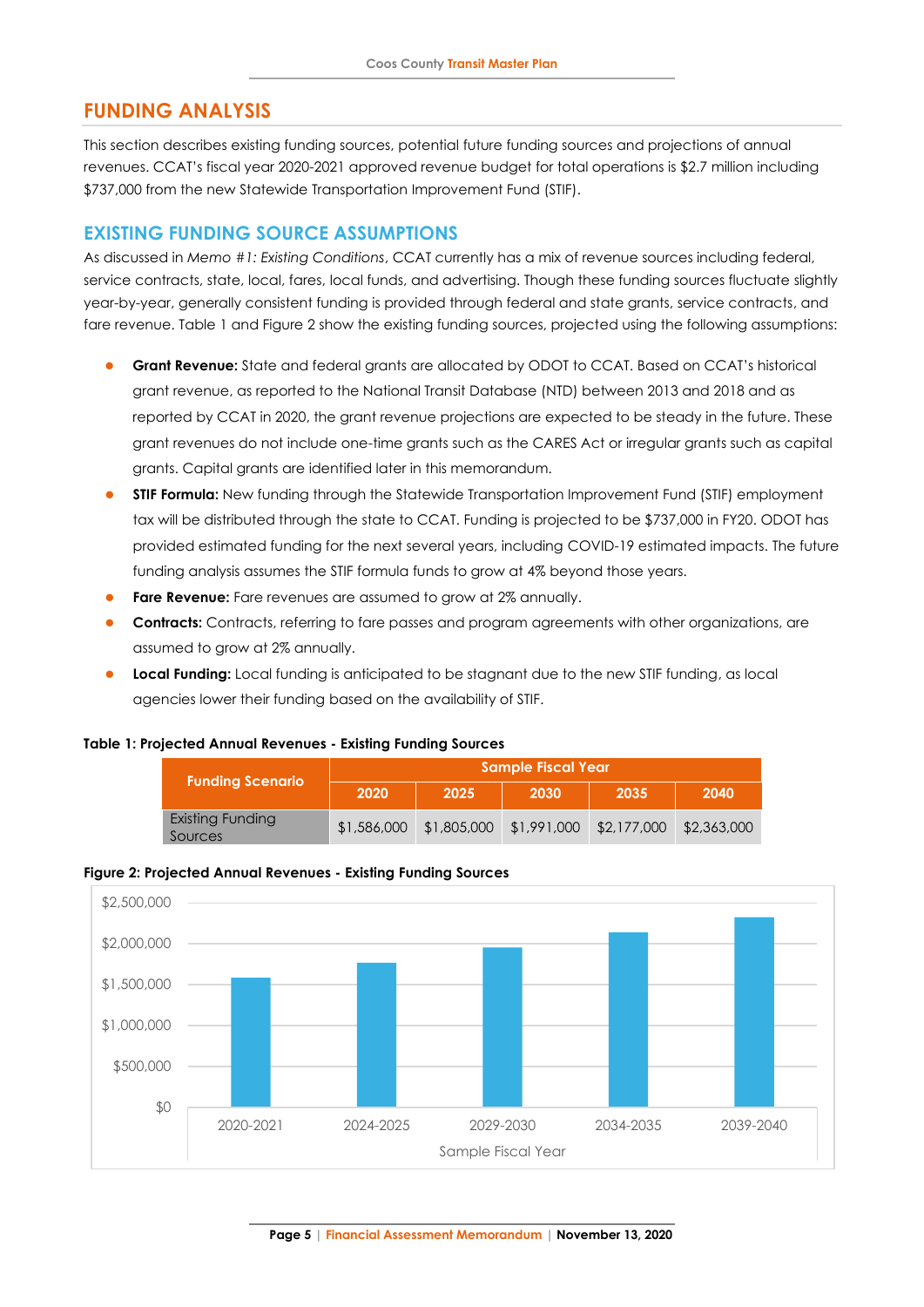# **SERVICE ALTERNATIVES FUNDING SCENARIOS AND ASSUMPTIONS**

This section discusses cost assumptions and projected costs for short-term recommendations and long-term opportunities for CCAT services.

### **SERVICE ALTERNATIVE COST PROJECTIONS AND ASSUMPTIONS**

The cost assumptions for services include short-term (2020-2024), mid-term (2025 – 2030) and long-term (2031 to 2040) recommendation cost estimates. Short-term recommendation costs were estimated using current operating costs of \$60 per hour. Long-term funding availability and potential service provisions are discussed later in this memorandum. Table 2 shows short-term, mid-term and long-term service alternative annual vehicle hours and annual operating costs.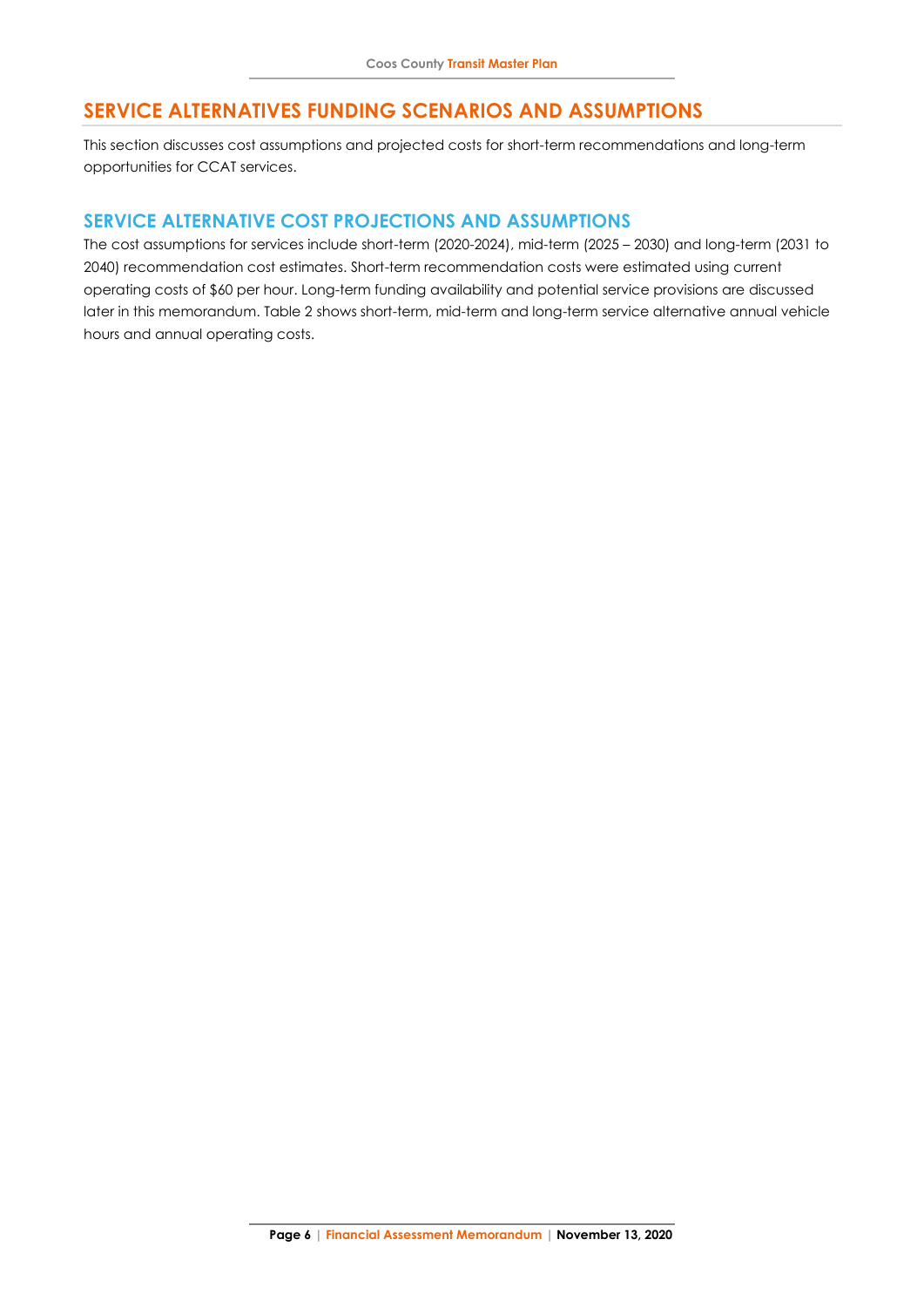|                                                              | <b>Annual Vehicle Hours</b>      |                        |                                                                                            |                                |                      | Annual Cost (\$1,000) in Today's Dollars |                                                                                            |                                    |  |
|--------------------------------------------------------------|----------------------------------|------------------------|--------------------------------------------------------------------------------------------|--------------------------------|----------------------|------------------------------------------|--------------------------------------------------------------------------------------------|------------------------------------|--|
| <b>Route</b>                                                 | Pre-<br><b>COVID</b>             | <b>Timeline</b>        | Change                                                                                     | <b>Service</b><br><b>Hours</b> | Pre-<br><b>COVID</b> | <b>Timeline</b>                          | <b>Change</b>                                                                              | <b>Annual</b><br>Cost<br>(\$1,000) |  |
|                                                              |                                  | Short                  | Deviated Fixed Route Model                                                                 | 8,2951                         |                      | Short                                    | Deviated Fixed Route Model                                                                 | \$498                              |  |
|                                                              |                                  |                        | Short-term                                                                                 | 8,295                          |                      |                                          | Short-term                                                                                 | \$498                              |  |
|                                                              |                                  |                        | Increase Service Span for Pirate<br>Express, Bulldog Express and<br><b>Weekend Express</b> | $+620$                         |                      | Mid                                      | Increase Service Span for Pirate<br>Express, Bulldog Express and<br><b>Weekend Express</b> | $+$ \$37                           |  |
|                                                              |                                  | Mid                    | Saturday Service                                                                           | $+1,320$                       |                      |                                          | Saturday Service                                                                           | $+$ \$79                           |  |
| <b>Bay Area Local</b><br>(Pirate, Bulldog, Crab,<br>Weekend) | 5,338                            |                        | Increase Frequency for Crab<br><b>Express</b>                                              | $+2,550$                       |                      |                                          | Increase Frequency for Crab<br><b>Express</b>                                              | $+ $153$                           |  |
|                                                              |                                  |                        | Additional Bay Area Route                                                                  | $+2,550$                       | \$320                |                                          | Additional Bay Area Route                                                                  | $+ $153$                           |  |
|                                                              |                                  |                        | <b>Mid-Term Total</b>                                                                      | 15,335                         |                      |                                          | <b>Mid-Term Total</b>                                                                      | \$920                              |  |
|                                                              |                                  |                        | Mid-Term                                                                                   | 15,335                         |                      |                                          | Mid-Term                                                                                   | \$920                              |  |
|                                                              |                                  |                        | Increase Service Span for all Bay<br>Area routes                                           | $+2,775$                       |                      |                                          | Increase Service Span for all Bay<br>Area routes                                           | $+ $166$                           |  |
|                                                              |                                  | Long                   | Increase Service Frequency for<br>Pirate Express, Bulldog Express<br>and Crab Express      | $+9,270$                       |                      | Long                                     | Increase Service Frequency for<br>Pirate Express, Bulldog Express<br>and Crab Express      | $+$ \$556                          |  |
|                                                              |                                  |                        | Long-term Total                                                                            | 27,360                         |                      |                                          | Long-term Total                                                                            | \$1,642                            |  |
| <b>Timber Express</b>                                        | 917                              | N/A                    | Elimination                                                                                | N/A                            | \$55                 | N/A                                      | Elimination                                                                                | N/A                                |  |
| <b>Cranberry Express</b>                                     | 975                              | N/A                    | Elimination                                                                                | N/A                            | \$59                 | N/A                                      | Elimination                                                                                | N/A                                |  |
| <b>Powers Stage</b>                                          | Short,<br>536<br>Medium,<br>Long |                        | N/A                                                                                        | 536                            | \$32                 | Short,<br>Medium,<br>Long                | N/A                                                                                        | \$32                               |  |
|                                                              |                                  | Short                  | Two trips/day                                                                              | 1,530                          |                      | Short                                    | Two trips/day                                                                              | <b>S92</b>                         |  |
|                                                              |                                  |                        | Short-term                                                                                 | 1,530                          |                      |                                          | Short-term                                                                                 | \$92                               |  |
| <b>South County</b>                                          |                                  | N/A<br>Medium,<br>Long | Four trips/day                                                                             | $+3,060$                       | N/A                  | Medium,                                  | Four trips/day                                                                             | $+ $183$                           |  |
|                                                              |                                  |                        | <b>Mid-term Total</b>                                                                      | 4,590                          |                      | Long                                     | Mid-term Total                                                                             | \$275                              |  |

### **Table 2. Short-Term, Mid-Term and Long-Term Annual Vehicle Hours and Costs for Service Alternatives**

<sup>&</sup>lt;sup>1</sup> This increase is offset by reductions in paratransit.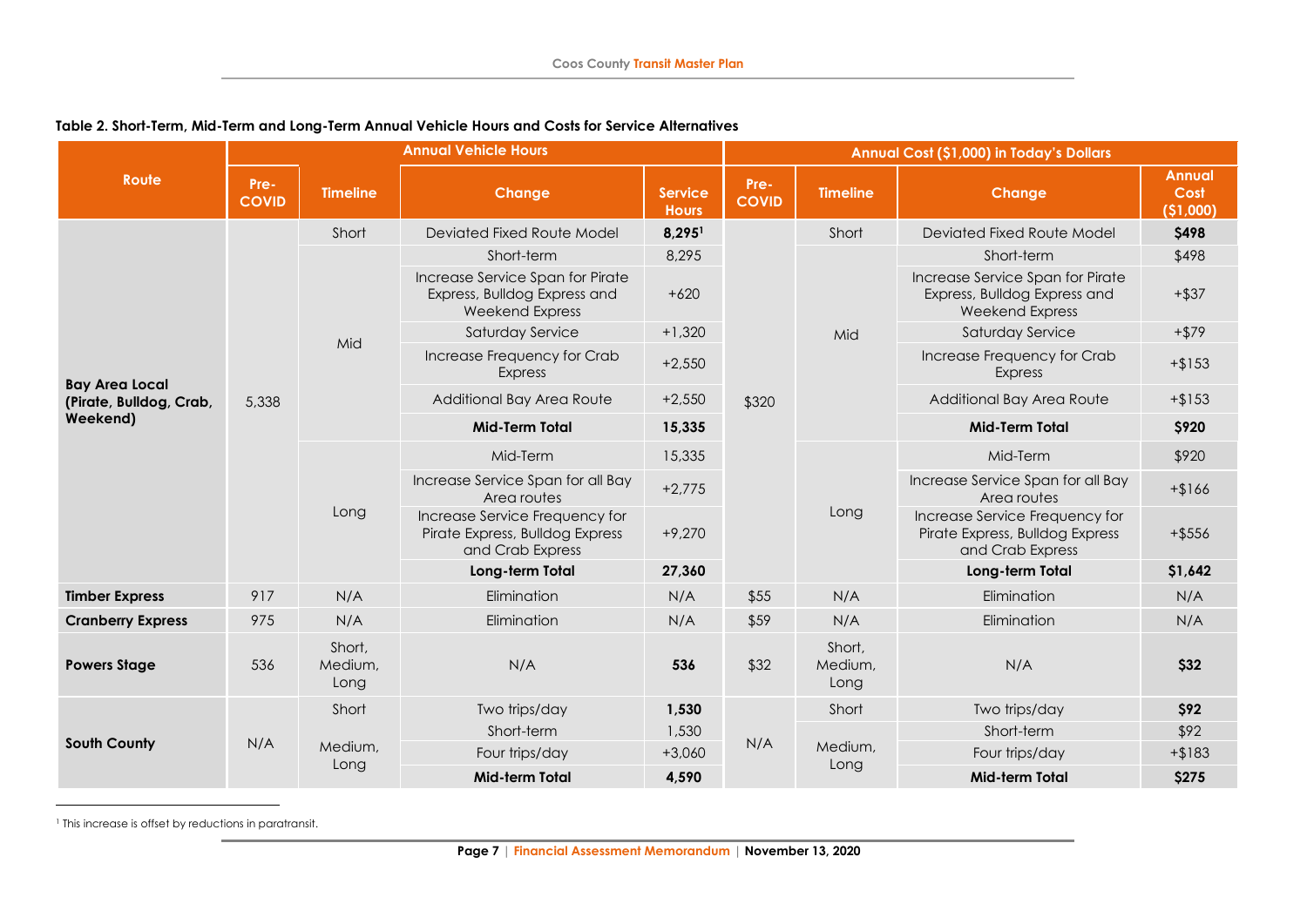#### **Coos County Transit Master Plan**

| <b>ADA Paratransit (Bay</b><br>Area) | 4,547  | N/A               | Removed                                            | $\overline{\phantom{a}}$ | \$273     | N/A               | Removed                                            |          |
|--------------------------------------|--------|-------------------|----------------------------------------------------|--------------------------|-----------|-------------------|----------------------------------------------------|----------|
| Dial-a-Ride (Bandon)                 | 975    | N/A               | Removed                                            | $\overline{\phantom{a}}$ | \$59      | N/A               | Removed                                            |          |
| Dial-a-Ride (Other)                  | 4,300  | N/A               | Removed                                            | $\overline{\phantom{a}}$ | \$258     | N/A               | Removed                                            |          |
|                                      |        | Short,<br>Medium  | Deviated Fixed Route Model (2<br>vehicles)         | 4,080                    |           | Short,<br>Medium  | Deviated Fixed Route Model (2<br>vehicles)         | \$245    |
|                                      |        |                   | Mid-term                                           | 4,080                    | N/A       |                   | Mid-term                                           | \$245    |
| Dial-a-Ride                          | N/A    | Long              | Deviated Fixed Route Model (3<br>vehicles)         | $+2,040$                 |           | Long              | Deviated Fixed Route Model (3<br>vehicles)         | $+ $122$ |
|                                      |        |                   | Long-term Total                                    | 6,120                    |           |                   | Long-term Total                                    | \$367    |
|                                      |        | Short             | Service on Tuesday and<br>Wednesday                | 660                      |           | Short             | Service on Tuesday and<br>Wednesday                | \$40     |
| Roseburg                             |        | Medium            | Short-term                                         | 660                      |           |                   | Short-term                                         | \$40     |
|                                      |        |                   | Service on Thursday and<br>Saturday                | $+660$                   |           | Medium            | Service on Thursday and<br>Saturday                | $+$ \$39 |
|                                      | N/A    |                   | Mid-term Total                                     | 1,320                    | N/A       |                   | Mid-term Total                                     | \$79     |
|                                      |        | Long              | Mid-term                                           | 1,320                    |           |                   | Mid-term                                           | \$79     |
|                                      |        |                   | Service on Friday, Sunday and<br>Monday            | $+990$                   |           | Long              | Service on Friday, Sunday and<br>Monday            | \$60     |
|                                      |        |                   | Long-term Total                                    | 2,310                    |           |                   | Long-term Total                                    | \$139    |
|                                      |        | Short             | Service on Monday, Tuesday,<br>Thursday and Friday | 2,640                    |           | Short             | Service on Monday, Tuesday,<br>Thursday and Friday | \$158    |
|                                      |        |                   | Short-term                                         | 2,640                    |           |                   | Short-term                                         | \$158    |
|                                      |        | Medium            | Service on Wednesday                               | $+660$                   |           | Medium            | Service on Wednesday                               | \$40     |
| <b>Florence</b>                      | N/A    |                   | <b>Mid-term Total</b>                              | 3,300                    | N/A       |                   | Mid-term Total                                     | \$198    |
|                                      |        |                   | Mid-term                                           | 3,300                    |           |                   | Mid-term                                           | \$198    |
|                                      |        | Long              | Weekend Service                                    | $+1,320$                 |           | Long              | Weekend Service                                    | $+$ \$79 |
|                                      |        |                   | Long-term Total                                    | 4,620                    |           |                   | Long-term Total                                    | \$277    |
|                                      |        | <b>Short-Term</b> | 17,741                                             |                          |           | <b>Short-Term</b> | \$1,064                                            |          |
| <b>Total</b>                         | 17,588 | Mid-Term          | 29,161                                             |                          | \$1,055   | Mid-Term          | \$1,750                                            |          |
|                                      |        | Long-Term         | 45,536                                             |                          | Long-Term | \$2,732           |                                                    |          |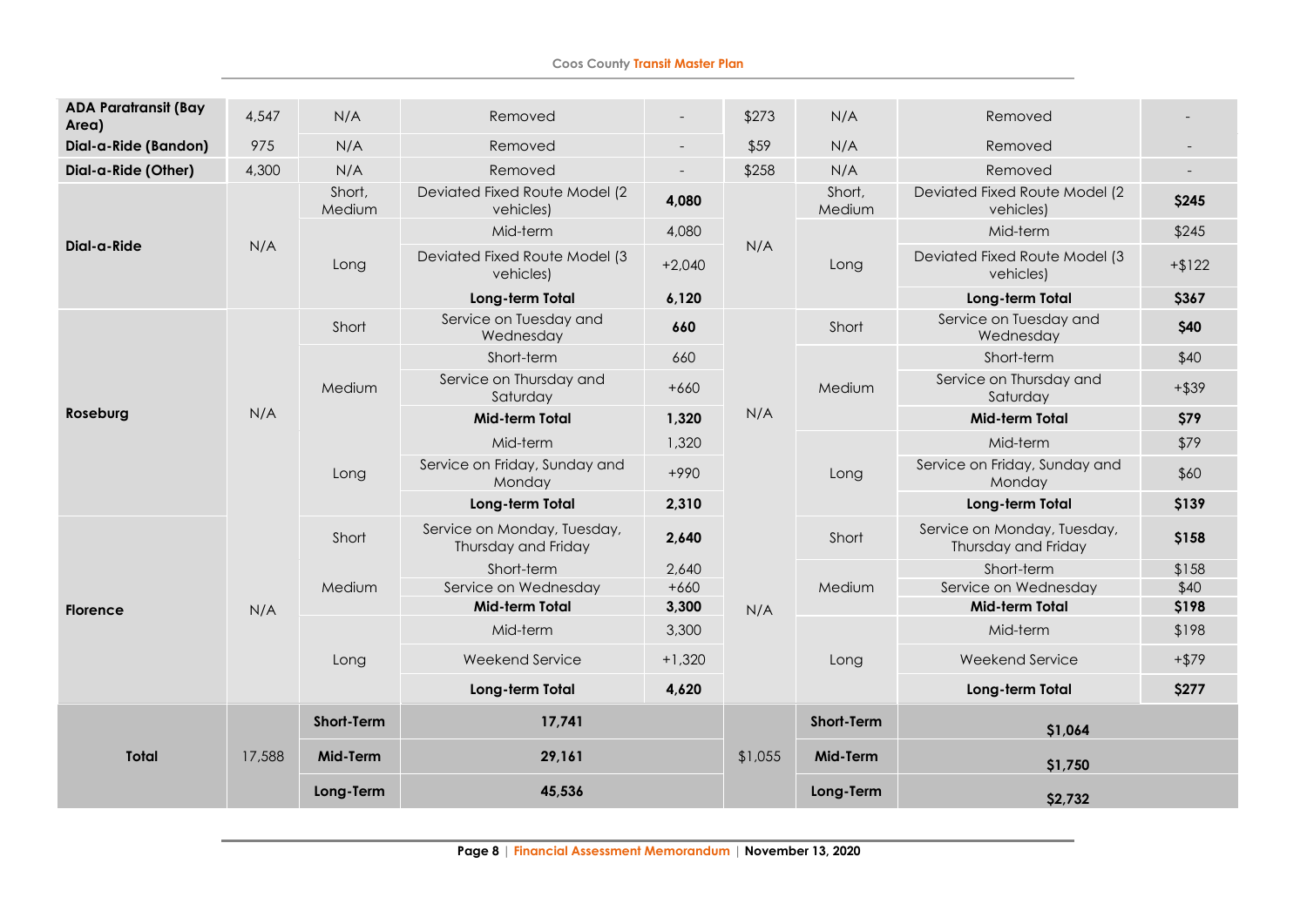# **CAPITAL AND FLEET COSTS**

As discussed in *Memo #5: Future Service Opportunities*, approximately \$375,000 is recommended to be budgeted over the next five years for local match to state and federal grants for fleet replacement; \$75,000 per year from FY 20/21 to FY 24/25. The fleet replacement costs are assumed to grow by 6% annually throughout the entire plan horizon. Table 3 shows the recommended annual local match for capital improvements and fleet replacement that should be budgeted annually in the future.

#### **Table 3. Future Fleet Replacement Costs**

|                         | <b>Sample Fiscal Year</b> |           |           |           |           |  |  |  |
|-------------------------|---------------------------|-----------|-----------|-----------|-----------|--|--|--|
| $\mathsf{Costs}^1$      | 2020                      | 2025'     | 2030      | 2035      | 2040      |  |  |  |
| Fleet Replacement Costs | \$75,000                  | \$106,000 | \$142,000 | \$191,000 | \$255,000 |  |  |  |

## **TOTAL PROJECTED REVENUES AND COSTS**

CCAT's existing funding sources (including the STIF funding) provide a base for continuing to provide existing transit services in the region and to enhance those services into the future. Table 4 shows the summary of the short, mid, and long-term annual vehicle hours and costs of the recommendations, based on Table 2.

| Route                               |                 |                | <b>Annual Vehicle Hours</b> |               | Annual Cost (\$1,000, in Today's Dollars) |                |              |               |  |
|-------------------------------------|-----------------|----------------|-----------------------------|---------------|-------------------------------------------|----------------|--------------|---------------|--|
|                                     | <b>Existing</b> | Short-<br>term | Mid-<br>term                | Long-<br>term | <b>Existing</b>                           | Short-<br>term | Mid-<br>term | Long-<br>term |  |
| <b>Bay Area Local</b>               |                 |                |                             |               |                                           |                |              |               |  |
| (Pirate, Bulldog, Crab,<br>Weekend) | 5,338           | 8,295          | 15,335                      | 27,360        | \$320                                     | \$498          | \$920        | \$1,642       |  |
| <b>Timber Express</b>               | 917             | N/A            | N/A                         | N/A           | \$55                                      | N/A            | N/A          | N/A           |  |
| <b>Cranberry Express</b>            | 975             | N/A            | N/A                         | N/A           | \$59                                      | N/A            | N/A          | N/A           |  |
| <b>Powers Stage</b>                 | 536             | 536            | 536                         | 536           | \$32                                      | \$32           | \$32         | \$32          |  |
| <b>South County</b>                 | N/A             | 1530           | 4590                        | 4590          | N/A                                       | \$92           | \$275        | \$275         |  |
| <b>ADA Paratransit</b>              | 4,547           | N/A            | N/A                         | N/A           | \$273                                     | N/A            | N/A          | N/A           |  |
| (Bay Area)                          |                 |                |                             |               |                                           |                |              |               |  |
| Dial-a-Ride (Bandon)                | 975             |                |                             |               | \$59                                      |                |              |               |  |
| Dial-a-Ride (Other)                 | 4,300           | 4,080          | 4,080                       | 6,120         | \$258                                     | \$245          | \$245        | \$367         |  |
| Roseburg                            | N/A             | 660            | 1,320                       | 2,310         | N/A                                       | \$40           | \$79         | \$139         |  |
| <b>Florence</b>                     | N/A             | 2,640          | 3,300                       | 4,620         | N/A                                       | \$158          | \$198        | \$277         |  |
| <b>Total</b>                        | 17,588          | 17,741         | 29,161                      | 45,536        | \$1,055                                   | \$1,064        | \$1,750      | \$2,732       |  |

#### **Table 4. Summary of Short-Term, Mid-Term and Long-Term Annual Vehicle Hours and Costs**

Figure 3 shows the projections of existing revenues along with short-term, mid-term and long-term costs. As shown, existing revenues are sufficient to fund short-term costs in the near future (up to 2029) but are not sufficient to fund short-term costs after the year 2029, mid-term or long-term costs. To ensure sustainability beyond 2030 or to implement mid-term or long-term improvements, CCAT will need to identify additional funding sources.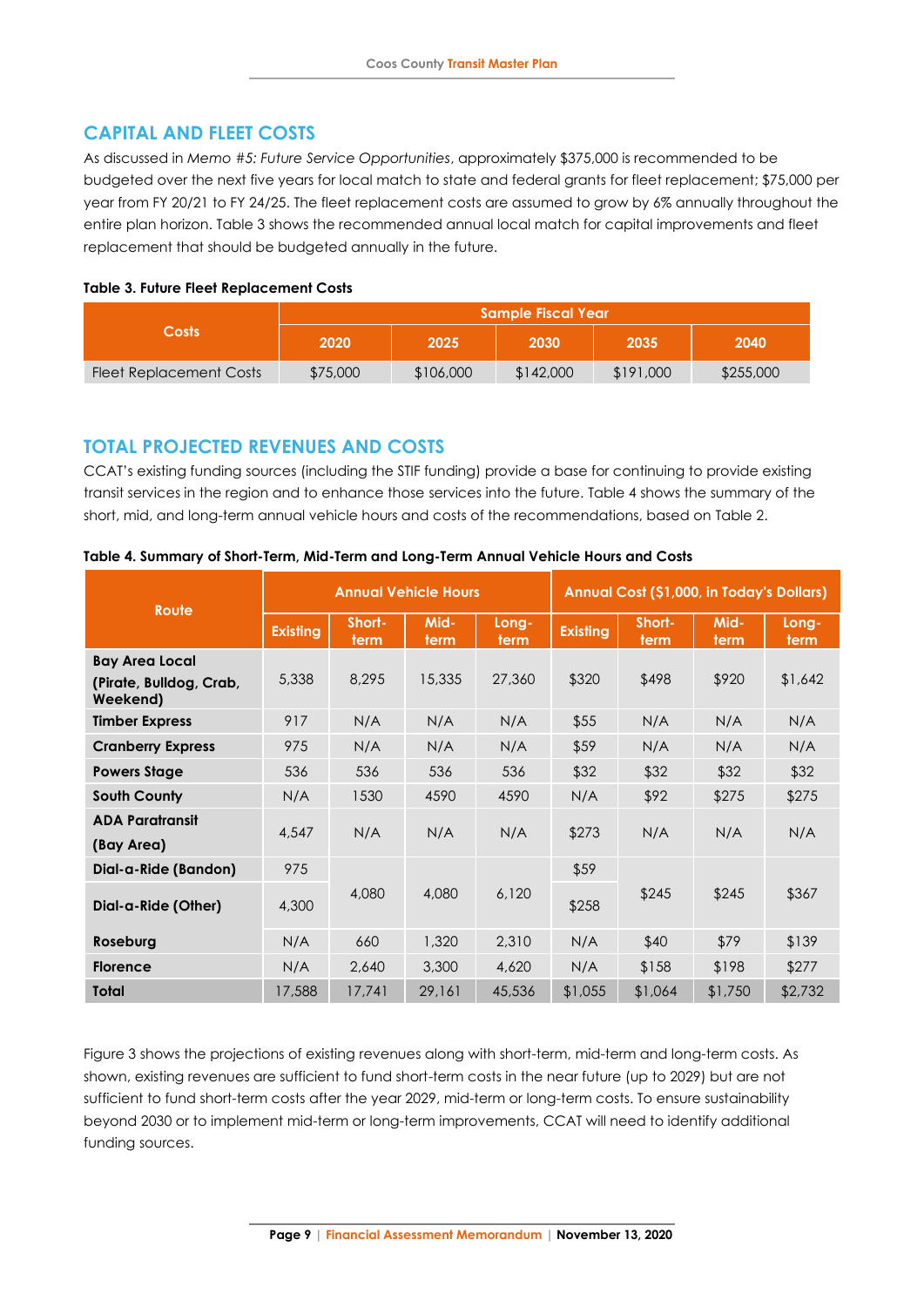

#### **Figure 3. Projections of Total Existing Revenue Sources Compared to Short-Term, Mid-Term and Long-Term Service Alternatives Costs**

# **POTENTIAL FUTURE LOCAL FUNDING SOURCES**

There are several additional funding sources that CCAT could pursue if additional funding is desired to provide sustainability for the short-term service recommendations or to increase service based on the mid-term and long-term alternatives. Examples include a local property tax, employer-based payroll tax, or transit utility fee. The property tax and employer-based payroll tax are discussed below as examples of the range of funding that could be generated by these approaches. Table 5 summarizes the projected growth for these potential funding sources for the 20-year planning horizon.

### **PROPERTY TAX**

As a transit district, CCAT could pursue property tax similar to other transit providers in the state such as Lincoln County Transportation District and the Rogue Valley Transportation District. A property tax would provide a determined percentage per \$1,000 of assessed property value, such as two hundredths of one percent. Table 5 shows three tax rates explored to estimate revenue that CCAT could see with a property tax. Variations in this revenue source is based on the example tax rates (0.05 percent, 0.03 percent, or 0.02 percent) with three tax rates examined in Table 5. For all projections, an annual growth rate of 5.0 percent was assumed for future years which includes the allowed 3% annual increase in the assessed property values and assumes a 2% annual increase for new household construction and growth.

### **EMPLOYER-BASED PAYROLL TAX**

Another potential future funding source is an employer-borne payroll tax equal to one tenth of one percent. A tax of that amount would be equivalent to the existing employee-borne tax funding the STIF. This potential funding source is assumed to grow at the same pace as STIF funding (4%) in the examples below.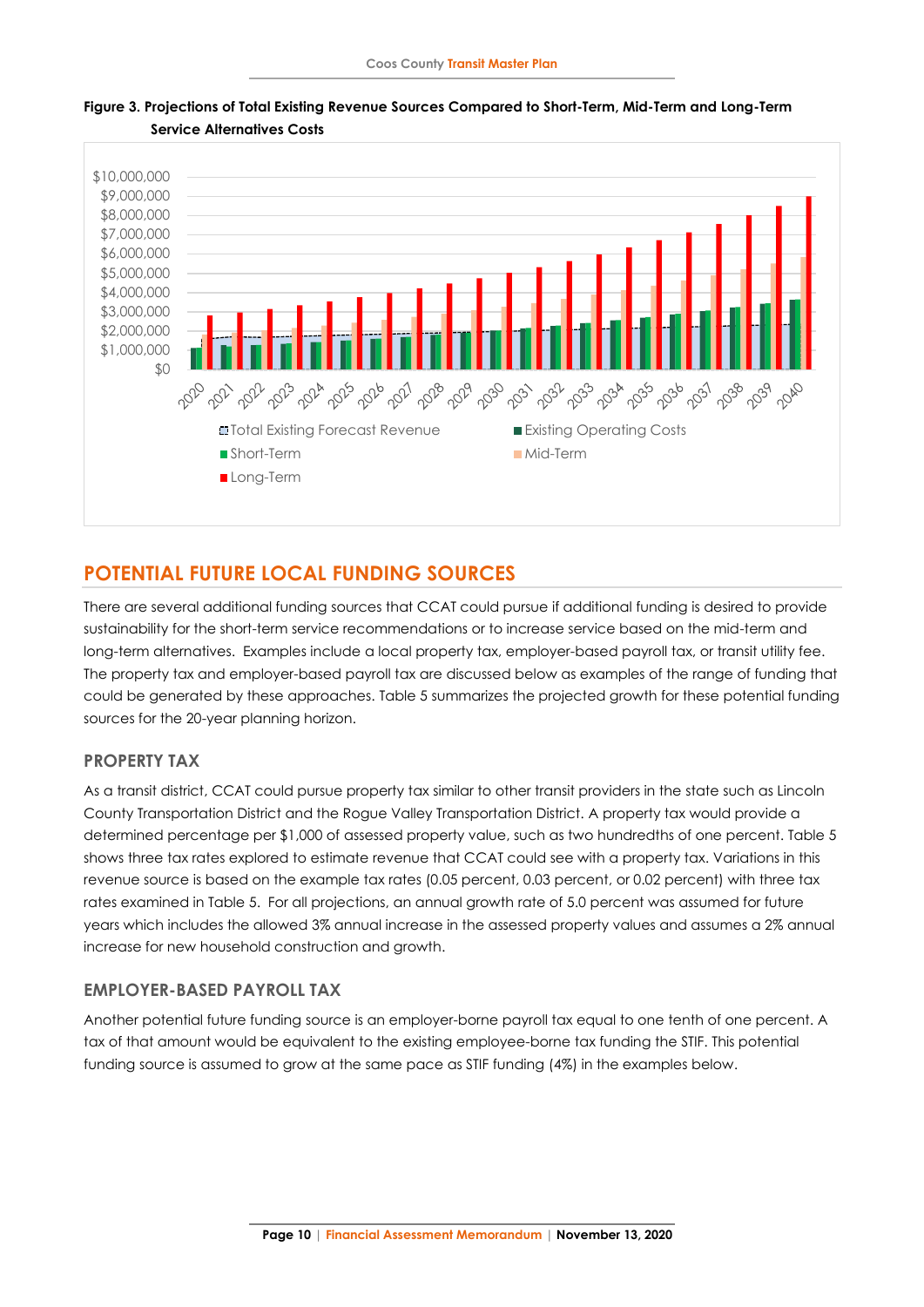| <b>Potential Future</b>       |                                                                         | <b>Fiscal Year</b> |             |             |             |             |  |  |  |
|-------------------------------|-------------------------------------------------------------------------|--------------------|-------------|-------------|-------------|-------------|--|--|--|
| <b>Funding Source</b>         | <b>Variation</b>                                                        | 2020               | 2025        | 2030        | 2035        | 2040        |  |  |  |
|                               | 0.05% within Coos County                                                | \$2,900,000        | \$3,625,000 | \$4,350,000 | \$5,075,000 | \$5,801,000 |  |  |  |
| Property Tax                  | 0.03% within Coos County                                                | \$1,740,000        | \$2,175,000 | \$2,610,000 | \$3,045,000 | \$3,480,000 |  |  |  |
|                               | 0.02% within Coos County                                                | \$1,160,000        | \$1,450,000 | \$1,740,000 | \$2,030,000 | \$2,320,000 |  |  |  |
| Employer-based<br>Payroll Tax | 0.1% (equivalent to<br>employee-based payroll<br>tax used for the STIF) | \$737,000          | \$955,000   | \$1,132,000 | \$1,308,000 | \$1,485,000 |  |  |  |

#### **Table 5: Projected Revenues - Potential Future Local Funding Sources**

# **FUTURE FUNDING SCENARIOS**

Several future funding scenarios are presented in Table 6. Each scenario uses the existing funding source projections as a base, then adds potential additional funding sources to estimate projected funding. The scenarios include the following:

- ⚫ Excluding STIF funding (illustrative only to see the impact of STIF on CCAT's budget)
- ⚫ Existing funding sources including STIF funding
- ⚫ Existing funding sources including STIF with a payroll tax of two tenths of a percent for all areas
- Existing funding sources including STIF with an employer-based payroll tax
- ⚫ Existing funding sources with STIF funding, a payroll tax of two tenths of a percent for all areas, and an employer-based payroll tax

| <b>Funding Scenario</b>                                   | <b>Fiscal Year</b> |             |             |             |             |  |  |  |  |
|-----------------------------------------------------------|--------------------|-------------|-------------|-------------|-------------|--|--|--|--|
|                                                           | 2020               | 2025        | 2030        | 2035        | 2040        |  |  |  |  |
| Existing Revenue Sources<br>(excluding STIF)              | \$849,000          | \$850,000   | \$869,000   | \$867,000   | \$878,000   |  |  |  |  |
| <b>Existing Revenue Sources</b><br>(including STIF)       | \$1,586,000        | \$1,805,000 | \$1,954,000 | \$2,177,000 | \$2,363,000 |  |  |  |  |
| Existing $+$ STIF $+$ 0.02%<br><b>Property Tax</b>        | \$2,746,000        | \$3,255,000 | \$3,636,000 | \$4,207,000 | \$4,683,000 |  |  |  |  |
| Existing + STIF + Employer-<br>based Payroll Tax          | \$2,323,000        | \$2,760,000 | \$3,050,000 | \$3,485,000 | \$3,848,000 |  |  |  |  |
| Existing $+$ STIF $+$ 0.02%<br>Property Tax + Payroll Tax | \$3,484,000        | \$4,210,000 | \$4,732,000 | \$5,516,000 | \$6,168,000 |  |  |  |  |

#### **Table 6: Potential Future Funding Scenarios**

Table 7 and Figure 4 shows the projections of the existing and potential additional local funding sources. As shown, CCAT's fiscal year 2020 projected revenue of existing funding sources is approximately \$1.6 million and \$3.5 million with additional local funding sources (although these would take several years to get into place). The 2040 projections for these two scenarios are \$2.4 million and \$6.1 million, respectively.

As with all funding forecasts, estimates can change quickly given the uncertainty of federal and state funding levels, and CCAT should continue to continually monitor the funding environment and update the revenue forecast regularly.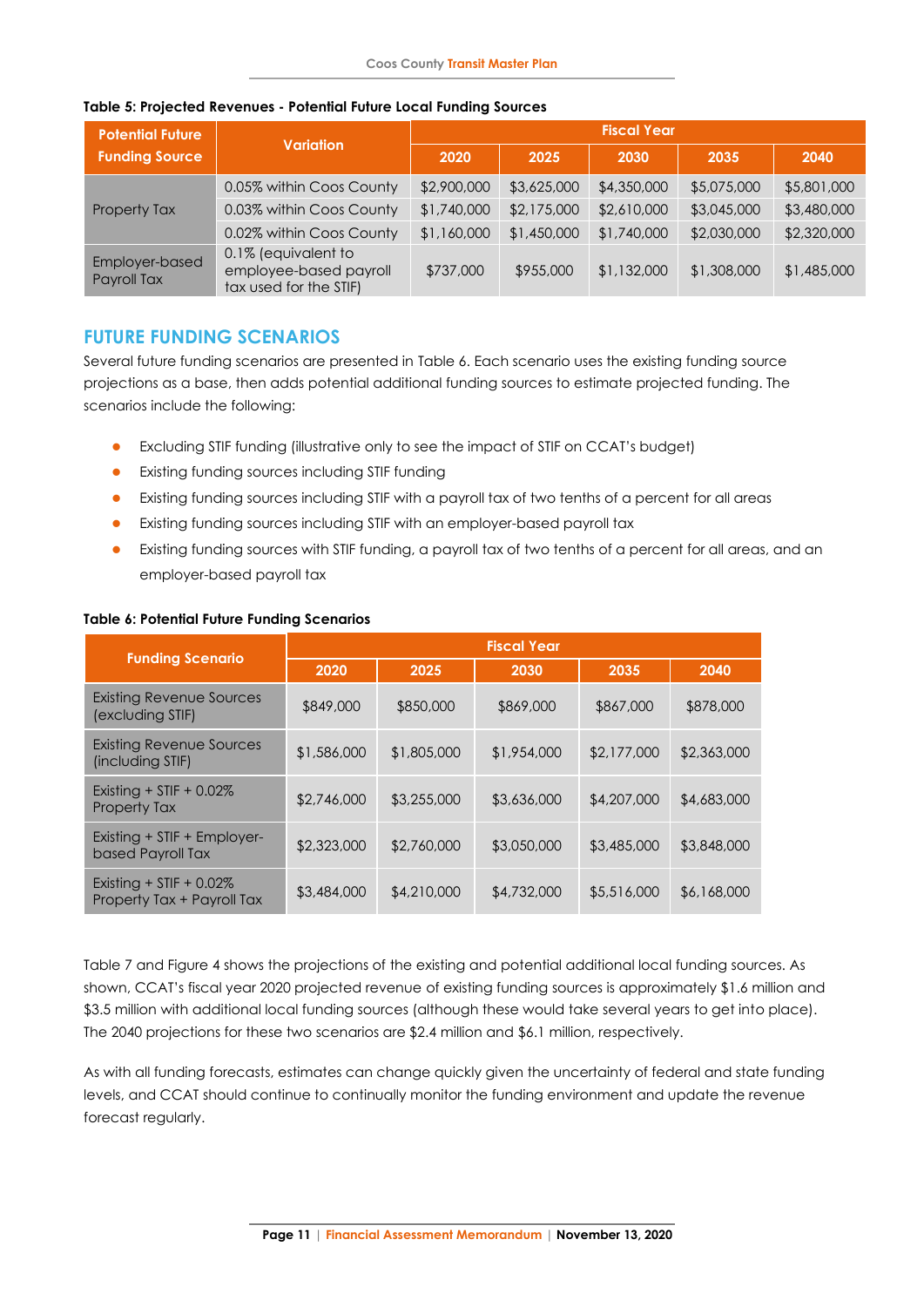| <b>Revenue Sources</b>                                 | 2020        | 2025        | 2030        | 2035        | 2040        |
|--------------------------------------------------------|-------------|-------------|-------------|-------------|-------------|
| <b>Grant Revenue</b>                                   | \$749,000   | \$749,000   | \$749,000   | \$749,000   | \$749,000   |
| STIF Formula                                           | \$737,000   | \$955,000   | \$1,132,000 | \$1,308,000 | \$1,485,000 |
| <b>Fare Revenue</b>                                    | \$27,000    | \$30,000    | \$32,000    | \$35,000    | \$38,000    |
| Contracts                                              | \$65,000    | \$71,000    | \$78,000    | \$84,000    | \$91,000    |
| <b>Total Existing Revenue</b>                          | \$1,578,000 | \$1,805,000 | \$1,991,000 | \$2,176,000 | \$2,363,000 |
| <b>Potential Employer-</b><br>based Payroll Tax (0.1%) | \$737,000   | \$955,000   | \$1,132,000 | \$1,308,000 | \$1,485,000 |
| Potential Property Tax<br>$(0.02\%)$                   | \$1,160,000 | \$1,450,000 | \$1,740,000 | \$2,030,000 | \$2,320,000 |
| <b>Potential Forecast</b><br>Revenue                   | \$3,475,000 | \$4,210,000 | \$4,863,000 | \$5,514,000 | \$6,168,000 |

#### **Table 7: Breakdown and Projections of Existing and Potential Future Local Funding Sources**

**Figure 4. Breakdown and Projections of Existing and Potential Local Funding Sources**



Three scenarios depicting funding options using potential future sources are described below:

# **SCENARIO 1 – INCLUSION OF POTENTIAL PROPERTY TAX (0.02%) ONLY**

Figure 5 shows the projection of existing revenues plus the addition of a local property tax at the 0.02% rate. As shown, the total potential projected revenue including existing revenue (\$1.5 million) in the year 2020 would be approximately \$2.7 million. CCATD could implement the short-term improvements (\$1.13 million), mid-term improvements (\$1.8 million) and 96% of the long-term improvements (\$2.8 million) under this funding scenario. The mid-term costs could be completely covered in this scenario up to the year 2034. All short-term improvement costs could be covered throughout the plan horizon and allow for additional improvements. The full mid-term improvements would not be sustainable throughout 2040 based on the cost and revenue growth projections.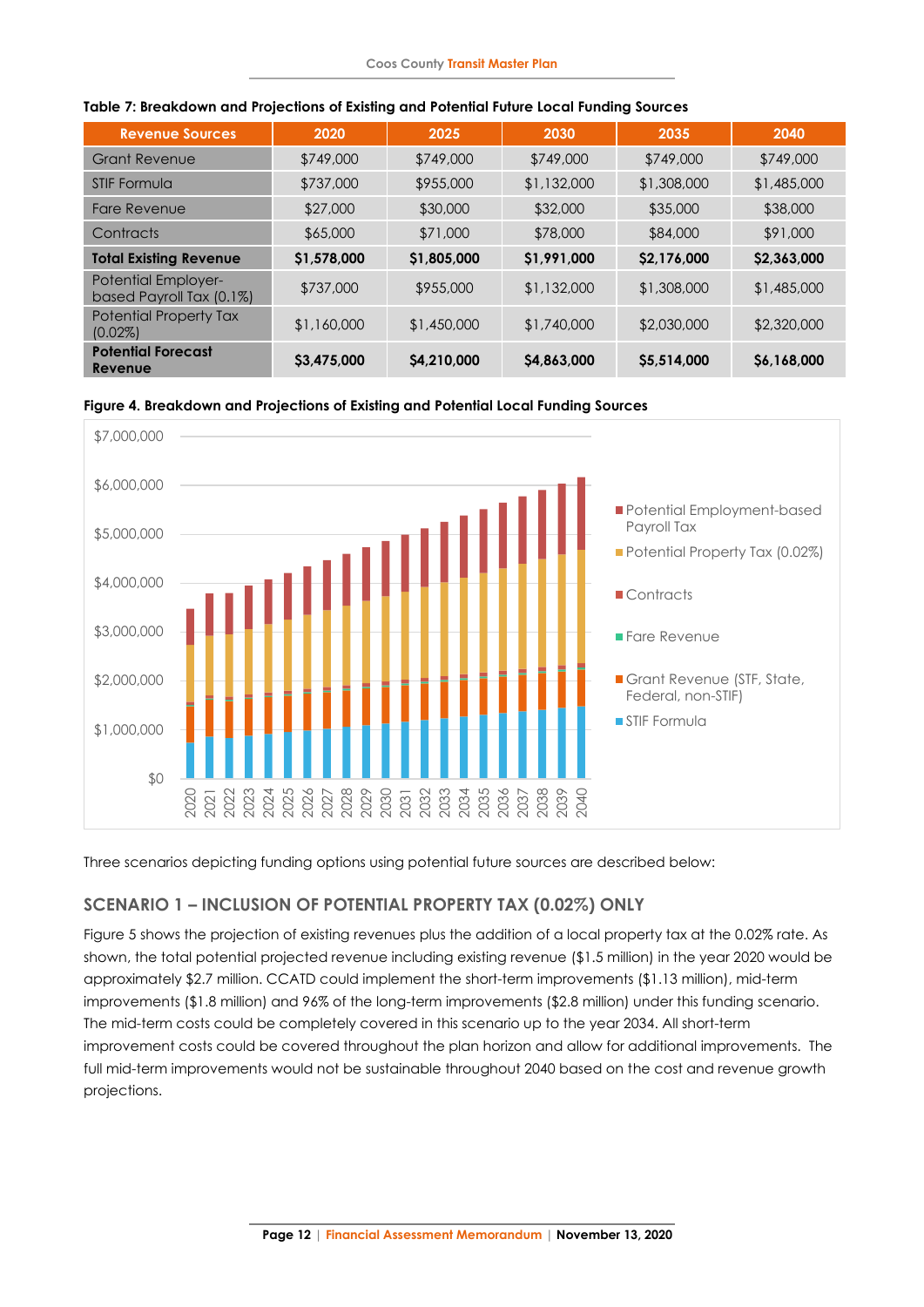

**Figure 5. Scenario 1 Projection - Existing Revenues Plus Potential Property Tax Revenue (0.02%)**

# **SCENARIO 2 – INCLUSION OF POTENTIAL EMPLOYER-BASED PAYROLL TAX ONLY**

Figure 6 shows the projection of existing revenues plus the addition of a potential employer-based payroll tax. As shown, the total projected revenue including existing revenue (\$1.5 million) in the year 2020 would be approximately \$2.3 million. CCATD could implement the short-term improvements (\$1.13 million), mid-term improvements (\$1.8 million) and 82% of the long-term improvements (\$2.8 million) under this funding scenario. The mid-term costs could be completely covered in this scenario up to the year 2029. All short-term improvement costs could be covered throughout the plan horizon and allow for additional improvements. The full mid-term improvements would not be sustainable throughout 2040 based on the cost and revenue growth projections.



**Figure 6. Scenario 2 Projection - Existing Revenues Plus Potential Employer-Based Payroll Tax (0.1%)**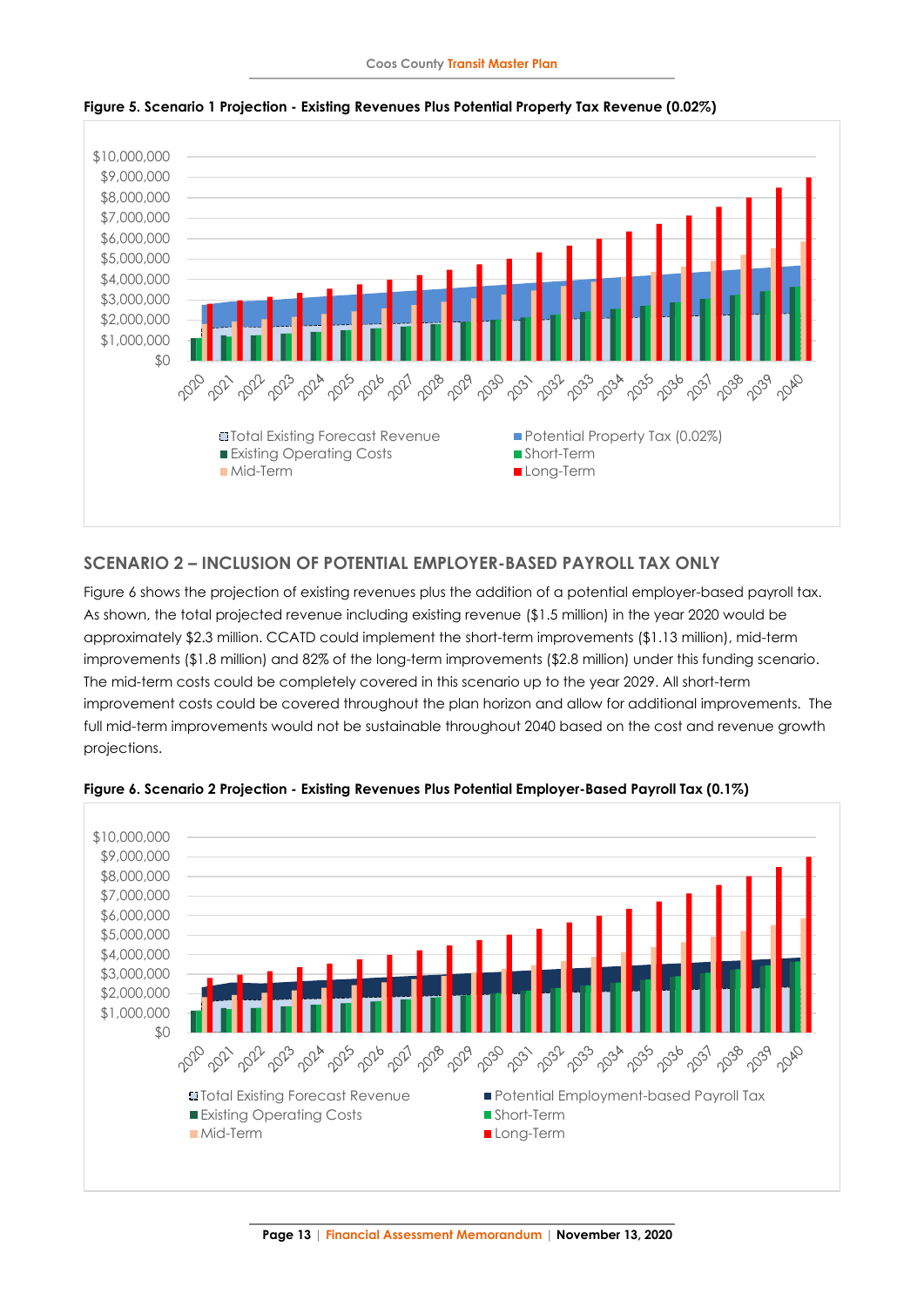# **SCENARIO 3 – INCLUSION OF POTENTIAL PROPERTY TAX (0.02%) AND EMPLOYER-BASED PAYROLL TAX (0.1%)**

Figure 7 shows the projected of existing revenues plus the addition of both a local property tax and employerbased payroll tax. The revenues are divided into three categories, existing revenue sources, potential property tax added to that amount, and potential employer-based payroll tax added above that. All short-term and mid-term improvement costs could be covered throughout the plan horizon and allow for additional improvements. The full long-term improvements would not be sustainable throughout 2040 based on the cost and revenue growth projections.





Table 8 shows the service hours beyond the short-term recommendations that could be funded from existing revenues, as well as from potential funding from an employer-based payroll tax and/or property tax. In the near-term, CCAT can fund the short-term recommendations with existing funding sources; however, with the anticipated increases in costs and revenues, the short-term improvements are only projected to be financially sustainable up to 2030. As shown in Table 8, in 2020, excess revenue of \$447,000 (remaining post funding of short-term improvements) could be used to fund a very small portion of mid-term (\$1.8 million) and long-term costs (\$2.8 million). In 2030 and in future years, the existing funds are projected to be lower than the projected short-term costs (shown in red in Table 8). These funds are not sufficient to cover future costs and therefore new funding sources will be needed to implement improvements in the mid-term and long-term alternatives.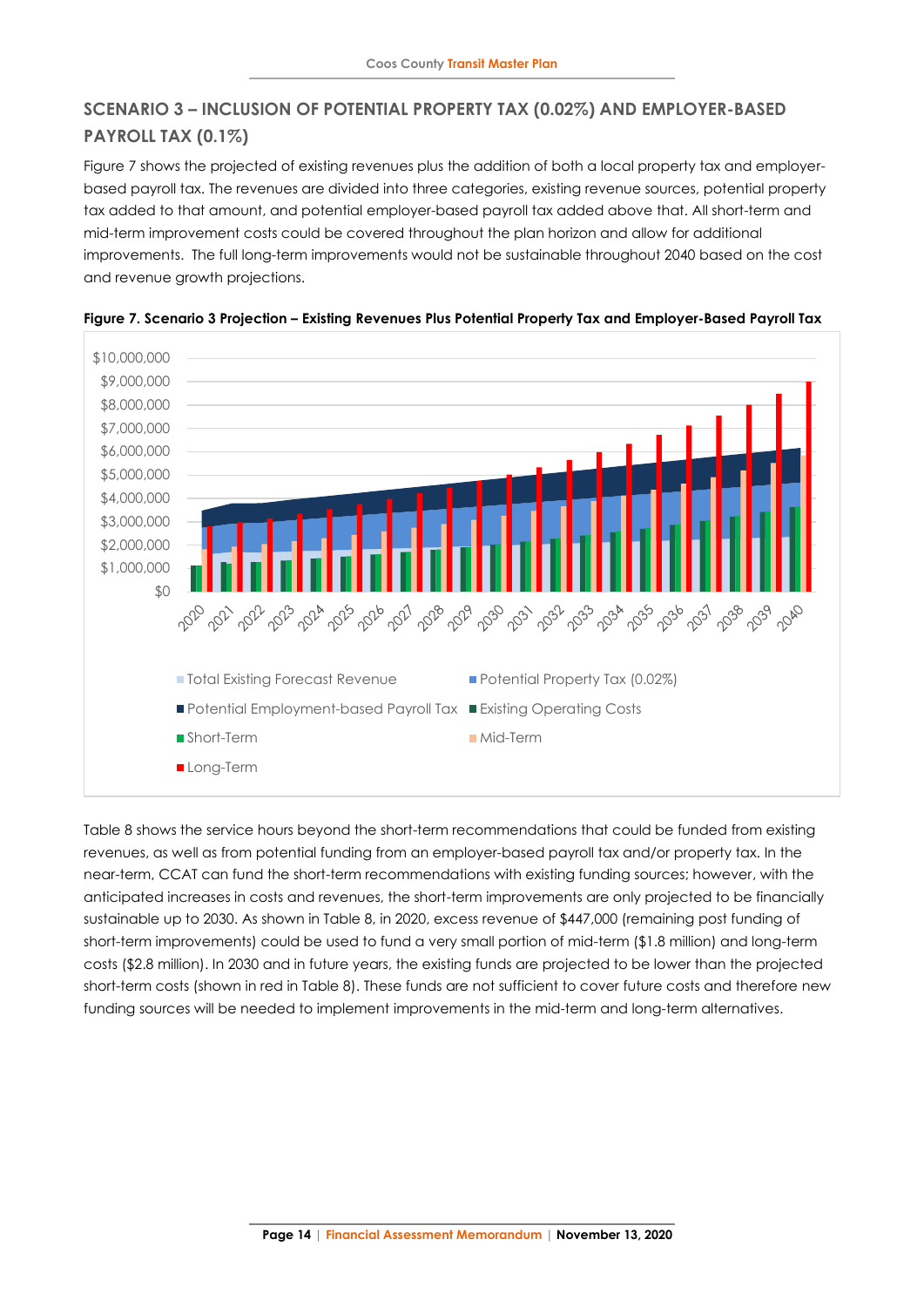| Table 8. Fundable Service Hours Beyond Short-Term Improvements |  |  |  |  |
|----------------------------------------------------------------|--|--|--|--|

| <b>Excess Revenue</b>                                                                      | 2020        | 2025        | 2030          | 2035           | 2040        |
|--------------------------------------------------------------------------------------------|-------------|-------------|---------------|----------------|-------------|
| <b>Excess Revenue Beyond Short-</b><br>term Improvements (Existing<br><b>Funding Only)</b> | \$447,000   | \$280,000   | $($ \$50,000) | $($ \$554,000) | (1,291,000) |
| <b>With Employer-based Payroll Tax</b><br>$(0.1\%)$                                        | \$737,000   | \$955,000   | \$1,132,000   | \$1,308,000    | \$1,485,000 |
| <b>With Proposed Property Tax</b><br>$(0.02\%)$                                            | \$1,160,000 | \$1,450,000 | \$1,740,000   | \$2,030,000    | \$2,320,000 |
| <b>Annual Operating Hours Available</b>                                                    | 2020        | 2025        | 2030          | 2035           | 2040        |
| <b>Excess Hours Beyond Short-term</b><br><b>Improvements (Existing Funding</b><br>Only)    | 7,400       | 3,400       | (400)         | (3,800)        | (6,700)     |
| <b>With Employer-based Payroll Tax</b><br>$(0.1\%)$                                        | 12,200      | 11,800      | 10,500        | 9,000          | 7,700       |
| <b>With Proposed Property Tax</b><br>$(0.02\%)$                                            | 19,300      | 18,000      | 16,100        | 14,100         | 12,000      |

# <span id="page-14-0"></span>**NEXT STEPS**

Feedback on the financial assessment presented in this memorandum will be solicited from the Project Management Team and the project Advisory Committee. The feedback will help refine the recommendations in the mid-term and long-term plans and the plan financial element.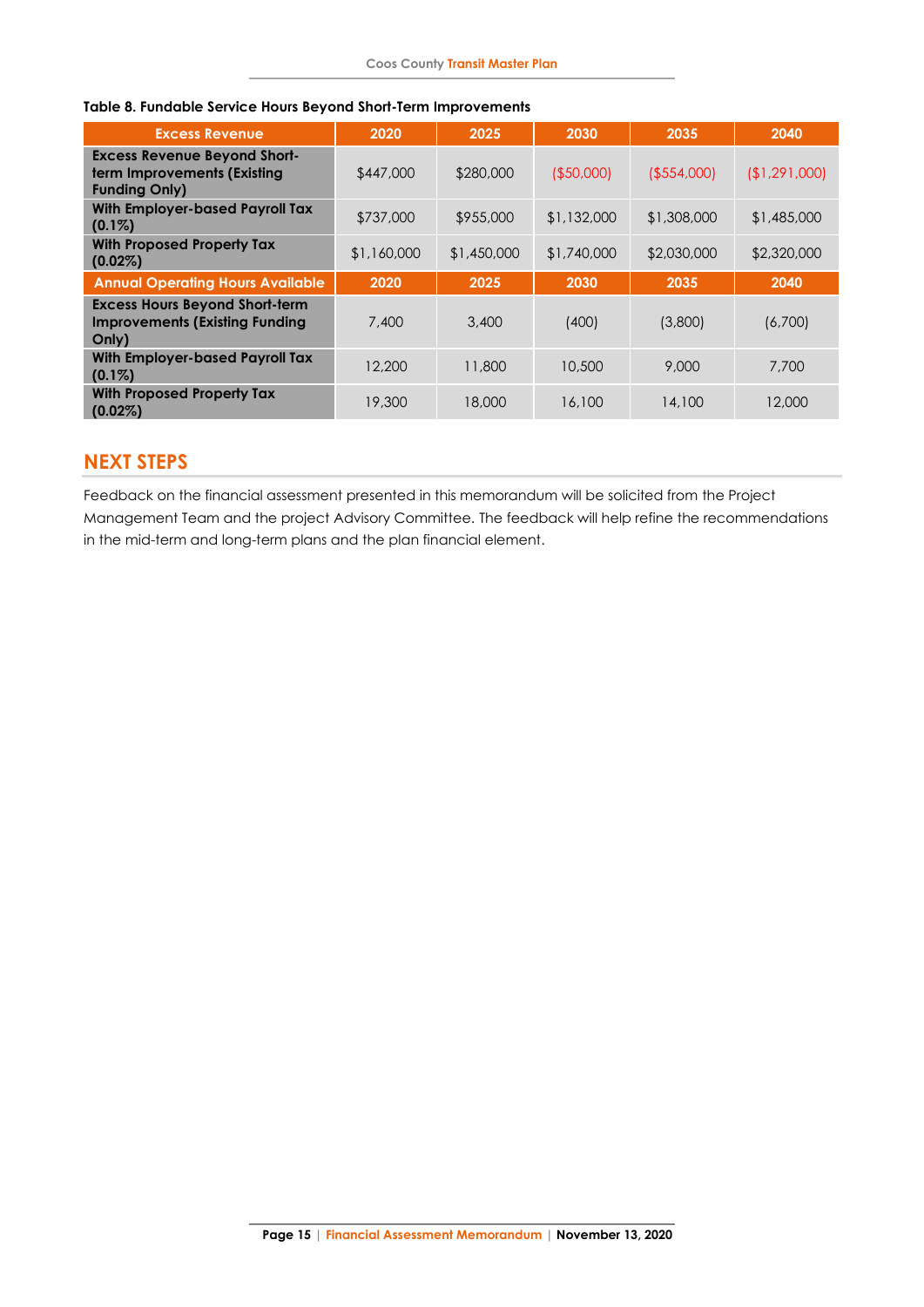# **ATTACHMENT A – CCATD EXISTING AND POTENTIAL FUNDING SOURCES**

# **EXISTING FUNDING SOUCES**

# **FEDERAL GRANTS**

# **SECTION 5303/5304/5305 – METROPOLITAN & STATEWIDE PLANNING AND NON-METROPOLITAN TRANSPORTATION PLANNING GRANT**

The 5303/5304/5305 grant provides funding and procedural requirements for multimodal transportation planning in metropolitan areas and states. Planning needs to be cooperative, continuous, and comprehensive, resulting in long-range plans and short-range programs reflecting transportation investment priorities. Funds are apportioned to states based on a formula that includes urbanized area population in proportion to the total urbanized area population for the nation, as well as other factors, and funds are distributed to providers through ODOT.

# **SECTION 5310 – ENHANCED MOBILITY OF SENIORS & INDIVIDUALS WITH DISABILITIES FORMULA GRANT**

The 5310 operating grant provides formula funding to states and metropolitan regions for the purpose of meeting the transportation needs of seniors and people with disabilities. Funds are apportioned based on each state's share of the population for these two groups and funds are distributed to providers through ODOT. The year 2020 end projected 5310 grant revenue for CCAT is \$366,000 and is expected to remain steady in the future. The purpose of the program is to improve mobility for seniors and people with disabilities by removing barriers to transportation service and expanding transportation mobility options. Eligible projects include both "traditional" capital investment and "nontraditional" investment beyond the requirements for Americans with Disabilities Act (ADA) complementary paratransit services. From the FTA, eligible activities include:

- ⚫ "Traditional Section 5310 project examples include:
	- buses and vans
	- wheelchair lifts, ramps, and securement devices
	- transit-related information technology systems, including scheduling/routing/one-call systems
	- mobility management programs
	- acquisition of transportation services under a contract, lease, or other arrangement
- ⚫ *Nontraditional* Section *5310 project examples include:*
	- travel training
	- volunteer driver programs
	- building an accessible path to a bus stop, including curb-cuts, sidewalks, accessible pedestrian signals or other accessible features
	- **•** improving signage, or way-finding technology
	- incremental cost of providing same day service or door-to-door service
	- purchasing vehicles to support new accessible taxi, rides sharing and/or vanpooling programs
	- mobility management programs"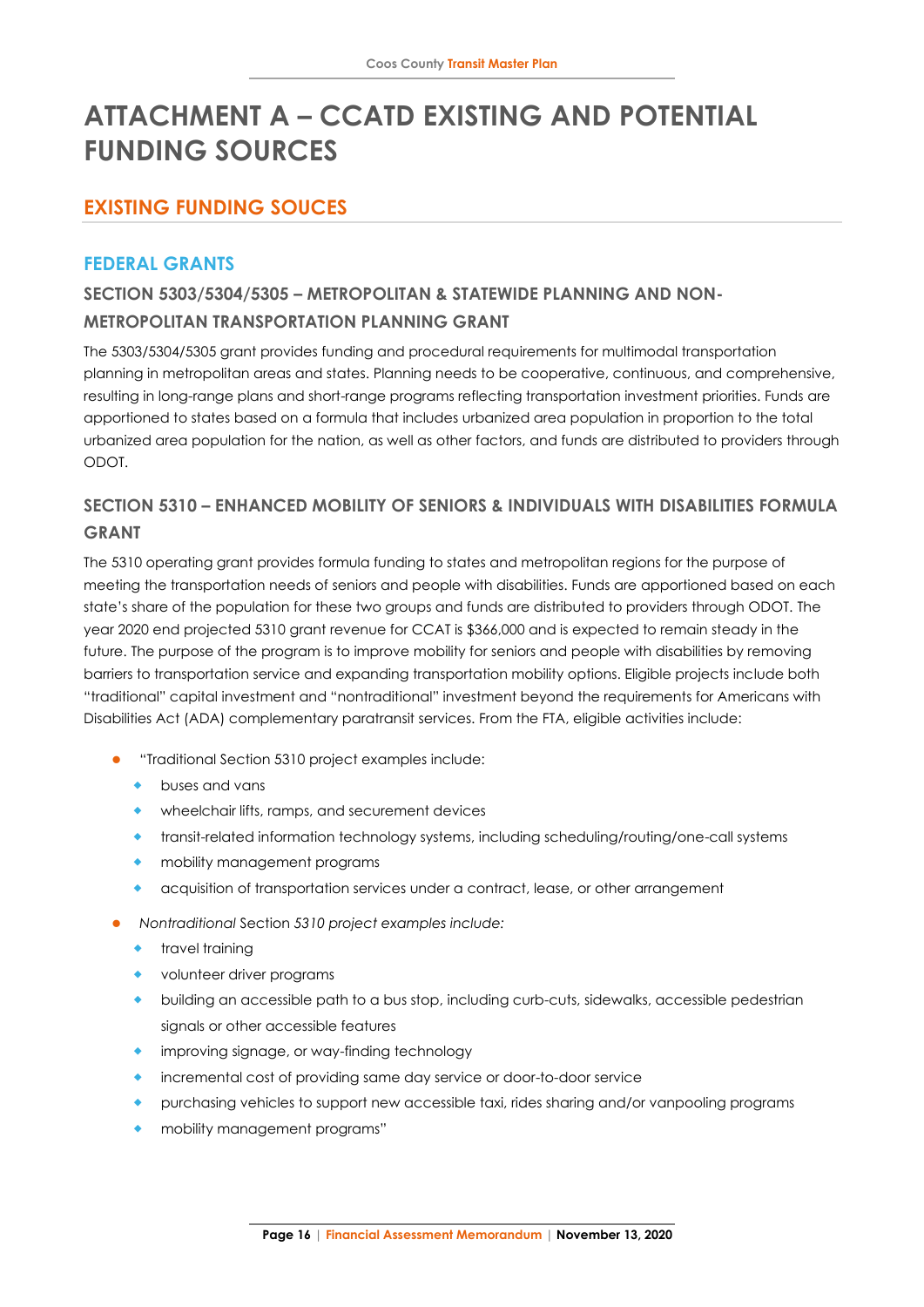## **SECTION 5311 – RURAL AREA FORMULA GRANT**

The 5311 operating grant provides funding to small cities and rural areas with populations of less than 50,000 for transit capital, planning, and operations, including job access and reverse commute projects. Funds are apportioned to states based on a formula that includes land area, population, revenue vehicle miles, and lowincome individuals in rural areas and funds are distributed to providers through ODOT. Additionally, no less than 15 percent of funds must be spent on the development and support of intercity bus transportation, unless the intercity bus needs of the state are being adequately met. The year 2020 end projected 5311 grant revenue for CCAT is \$201,000 and is expected to remain steady in the future. Eligible activities include planning, capital, operating, job access and reverse commute projects, and the acquisition of public transportation services.

## **SECTION 5339 – BUS AND BUS FACILITIES**

The 5339 grant provides funding through a competitive allocation process to states and transit agencies to replace, rehabilitate, and purchase buses and related equipment and to construct bus-related facilities and funds are distributed to providers through ODOT. The competitive allocation provides funding for major improvements to bus transit systems that would not be achievable through formula allocations. The year 2020 proposed 5339 grant revenue for CCAT is \$140,000. CCAT should include \$75,000 per year in the next several years to provide as a match to 5339 grants for the purchase of vehicles.

## **SURFACE TRANSPORTATION BLOCK GRANT (STBG)**

The STBG program provides flexible federal funding to best address state and local transportation needs, including Federal-aid highways, bridge and tunnel projects on public roads, pedestrian and bicycle infrastructure, and transit capital projects. ODOT distributes these funds for fleet replacement.

### **OTHER FEDERAL FUNDING**

The FTA periodically releases additional funding opportunities. In 2019, the FTA released the Integrated Mobility Innovation opportunity, providing \$15 million for demonstration projects focused on Mobility on Demand, Strategic Transit Automation Research, and Mobility Payment Integration. For FY20, the FTA also announced the Mobility for All Pilot Program to invest in mobility options for older adults, individuals with disabilities, and people with low incomes, aimed to enable connections to jobs, education, and health services. The FTA also provides Section 5314 – Technical Assistance and Workforce Development grants, which support technical assistance and educational activities that enable more effective and efficient delivery of transportation services, foster compliance with federal laws (including the ADA). These types of funding opportunities can help ODOT and providers invest in innovative and effective practices and partnerships.

# **STATE FUNDING**

### **SPECIAL TRANSPORTATION FUND (STF)**

The STF was created in 1985 by the Oregon Legislature. Funds are allocated to 42 jurisdictions around the state based on population. The STF is funded by cigarette tax revenue, excess revenue earned from sales of photo ID cards, and other funds from ODOT. The STF Program provides a flexible, coordinated, reliable, and continuing source of revenue to support transportation services for seniors and people with disabilities of any age. The Oregon Legislature intended that STF funds be used to provide transportation services needed to access health, education, work, and social/recreational opportunities so that seniors and people with disabilities may live as independently and productively as possible. The funds may be used for any purpose directly related to transportation services, including transit operations, capital equipment, planning, travel training, and other transit-related purposes. The Oregon Legislature will be considering ways to merge STF and STIF during the 2020 Session. Year 2020 proposed STF budget for CCAT is \$151,000.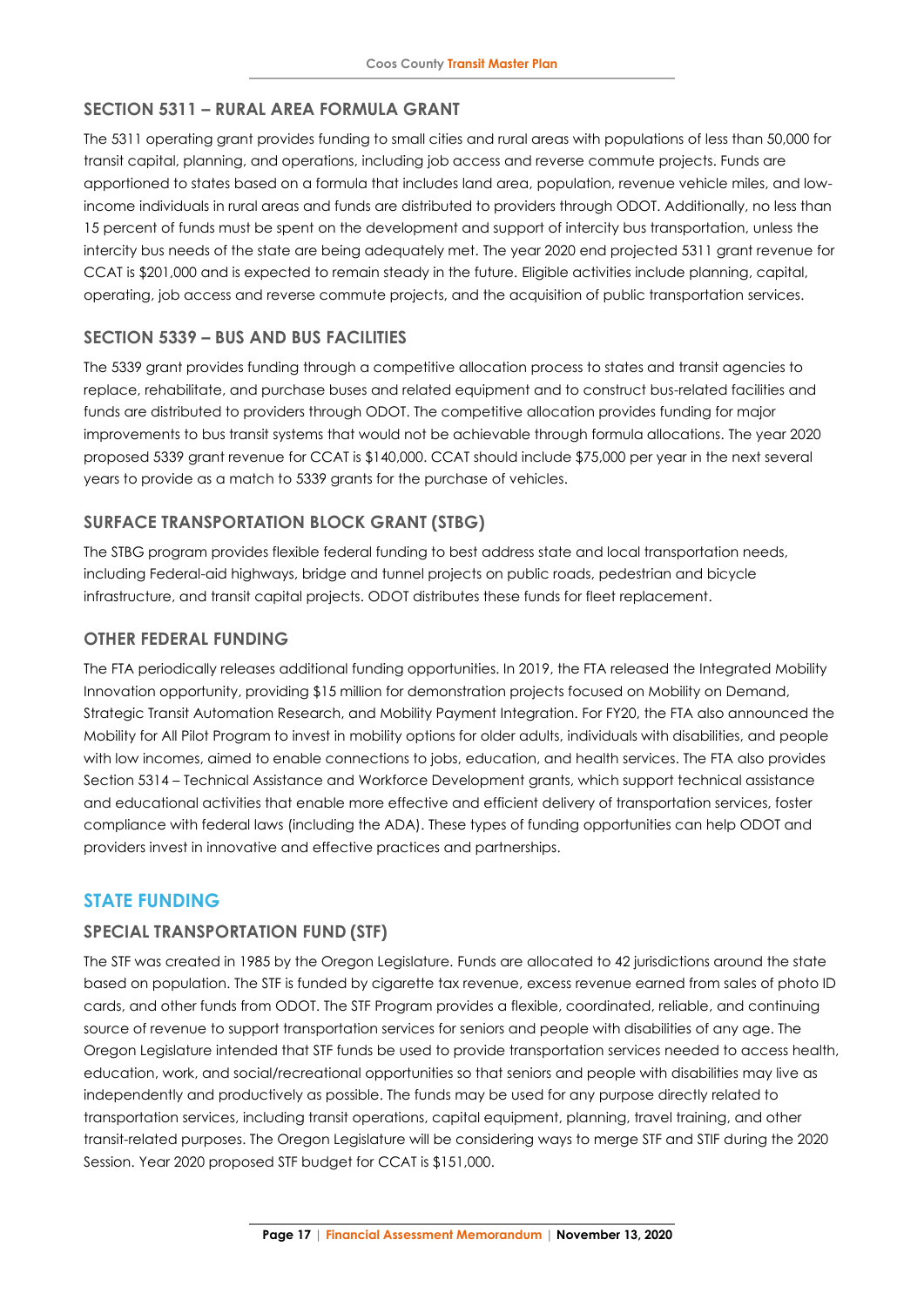## **STATEWIDE TRANSPORTATION IMPROVEMENT FUND (STIF)**

Section 122 of Keep Oregon Moving (Oregon House Bill 2017) established the STIF, a new dedicated source of funding for expanding public transportation service through a 0.1 percent employee payroll tax in Oregon. Goals of HB 2017 include expanding access to jobs, improving mobility, relieving congestion, and reducing greenhouse gas emissions, while providing a special focus on low-income populations. STIF funds may be used for public transportation purposes that support the operations, planning, and administration of public transportation programs and may also be used as the local match for state and federal grants for public transportation service.

The Oregon Department of Revenue began collecting the tax on July 1, 2018 to first provide to transit agencies in May of 2019. 90% of STIF funds are distributed to Qualified Entities. Qualified Entities are required to coordinate with public transportation service providers in their area of responsibility to develop a sub-allocation method to distribute funding out-of-district. 5% of STIF funds are available via discretionary grants for flexible funding. 4% of funds are available via discretionary grants for projects enhancing intercommunity service and the statewide transit network. 1% of the funds are allocated for program administration and a technical resource center.

# **LOCAL FUNDING SOURCES**

## **CHARGES FOR SERVICES (FARES)**

The fares collected by transit providers is an important source of revenue. Farebox recovery refers to the proportion of fare revenue to operating budget. Farebox recovery rates are generally lower for rural, lowerdensity areas and higher for urban, higher-density areas.

### **OTHER TRANSIT PROVIDER REVENUE**

Other, usually relatively minor, funding sources include advertising/sponsorships and investment income. Advertising typically provides a consistent, small stream of revenue. Some transit providers sell sponsorships for facility names, individual transit vehicles, etc. Many transit providers receive small amounts of investment income from the Local Government Investment Pool (LGIP) on some of their long-term savings.

# **POTENTIAL ADDITIONAL LOCAL FUNDING SOURCES**

### **LOCAL TAXES AND FEES**

Many operators, particularly districts providing transit service, generate local funding through dedicated taxes for transit service. Cities and counties can also support transit through dedicated fees and taxes, or through general fund revenue. The following is a list of typical funding sources used throughout the state of Oregon:

- Property Taxes: Most municipalities collect property taxes assessed on the value of an owned property, a portion of which may be used to fund transit. It is recommended that CCAT imposes a 2% property tax, as mentioned in the sections above.
- **Business Taxes:** These tax the net income of nearby businesses. Businesses benefit from their employees receiving consistent and reliable transportation and their customers receiving viable means to travel to the establishment.
- Payroll Taxes: Certain districts have the ability to levy a tax on employee and self-employment payrolls, separate from the payroll tax used to fund the STIF Program. An employer-based payroll tax (similar to STIF amounts) is recommended for CCAT.